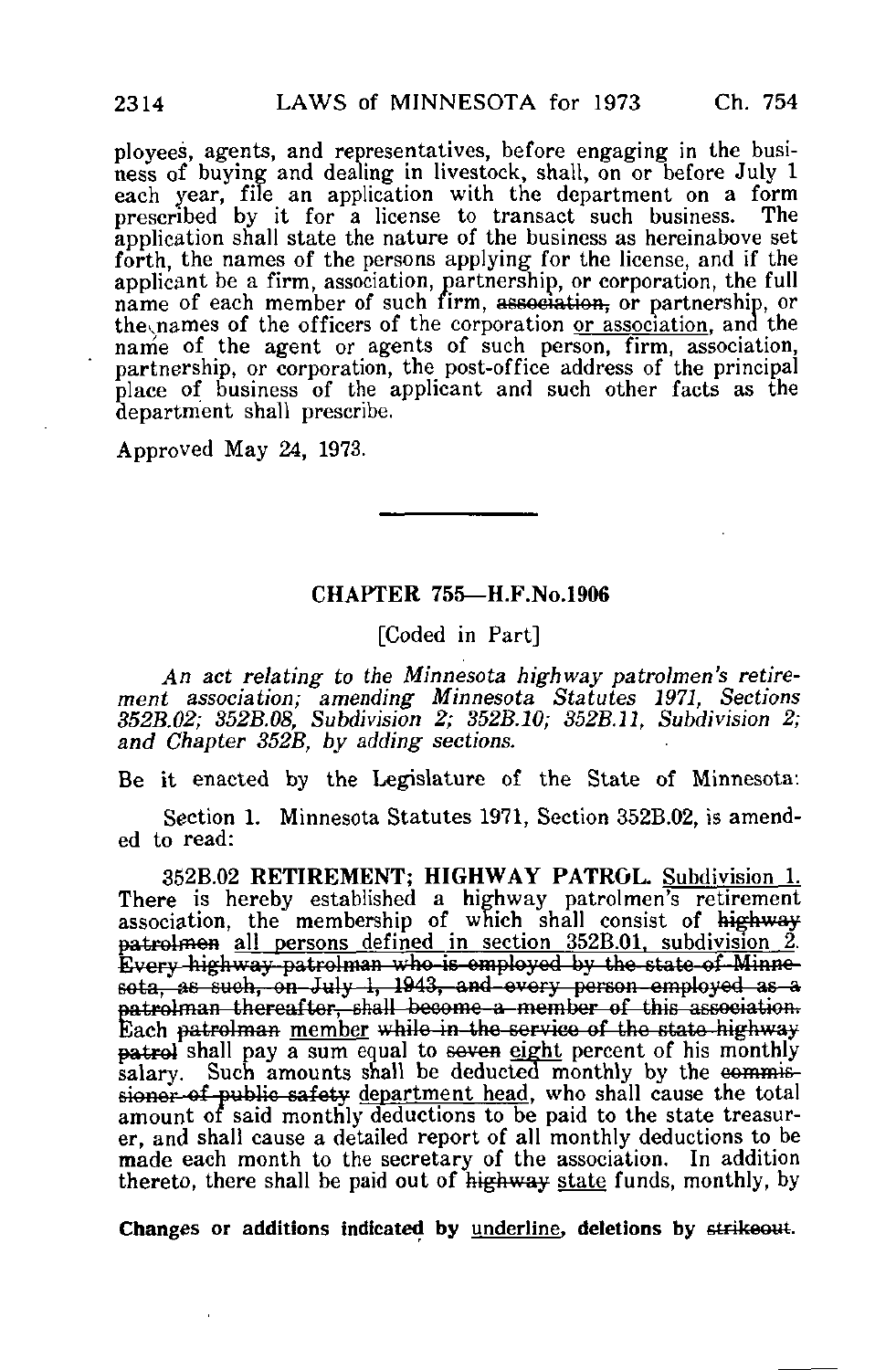the commissioner of public safety department heads, a sum equal to  $11.2$  12 percent of the salary upon which deductions were made. and  $\overline{a}$  sum equal to eight ten percent of the salaries upon which deductions were made for the purpose of amortizing the actuarial deficit of the fund, the same to be credited to the highway patrolmen's retir<u>ement</u> fund created by Laws 1943, Chapter 637. All moneys received by said association shall be deposited by the state treasurer in the highway patrolmen's retirement fund created by Laws 1943, Chapter 637. Out of said fund shall be paid the expenses of the association, and the benefits and annuities as hereinafter provided.

Subd. 2. The assets, obligations, liabilities, books, papers and records of the state police officers' retirement fund heretofore transferred to the highway patrolmen's retirement association are assets, obligations, liabilities, books, papers and records of the highway patrolmen's retirement association.

Sec. 2. Minnesota Statutes 1971, Section 352B.08, Subdivision 2, is amended to read:

Subd. 2. The annuity shall be paid in monthly installments equal to that portion of the average monthly salary of the annuitant as a patrolman from which deductions were made for eontribution to either fund, member multiplied by two and one-half percent for each year of service not exceeding 20 and two percent for each year of service in excess of 20. For purposes of this subdivision, that portion of the monthly-salary of an annuitant from which such deductions were made for the period before June 4, 1969, shall be treated as \$600. Effective June 1, 1973. "average monthly salary" shall mean the average of the monthly salaries for the five high years of service as a member. The monthly salary for the period prior to July 2. 1969 shall be deemed to be \$600. In lieu of the life annuity herein provided, the patrolman member or former member with 20 years or more of service may elect a joint and survivor annuity, payable to his surviving spouse during her natural life, adjusted to the actuarial equivalent value of such life annuity. The joint and survivor annuity elected by a patrolman member may also provide that the elected annuity be reinstated to the life annuity herein provided, if after drawing the elected joint and survivor annuity, the surviving spouse dies prior to the death of the patrolman member. This spouse dies prior to the death of the patrolman member. reinstatement shall not be retroactive but shall be in effect for the first full month subsequent to the death of the surviving spouse. This additional joint and survivor option with reinstatement clause shall be adjusted to the actuarial equivalent value of a regular life annuity. The patrolman member with 20 years or more of service may elect a joint and survivor annuity at any age but payable only on or after his 55th birthdate.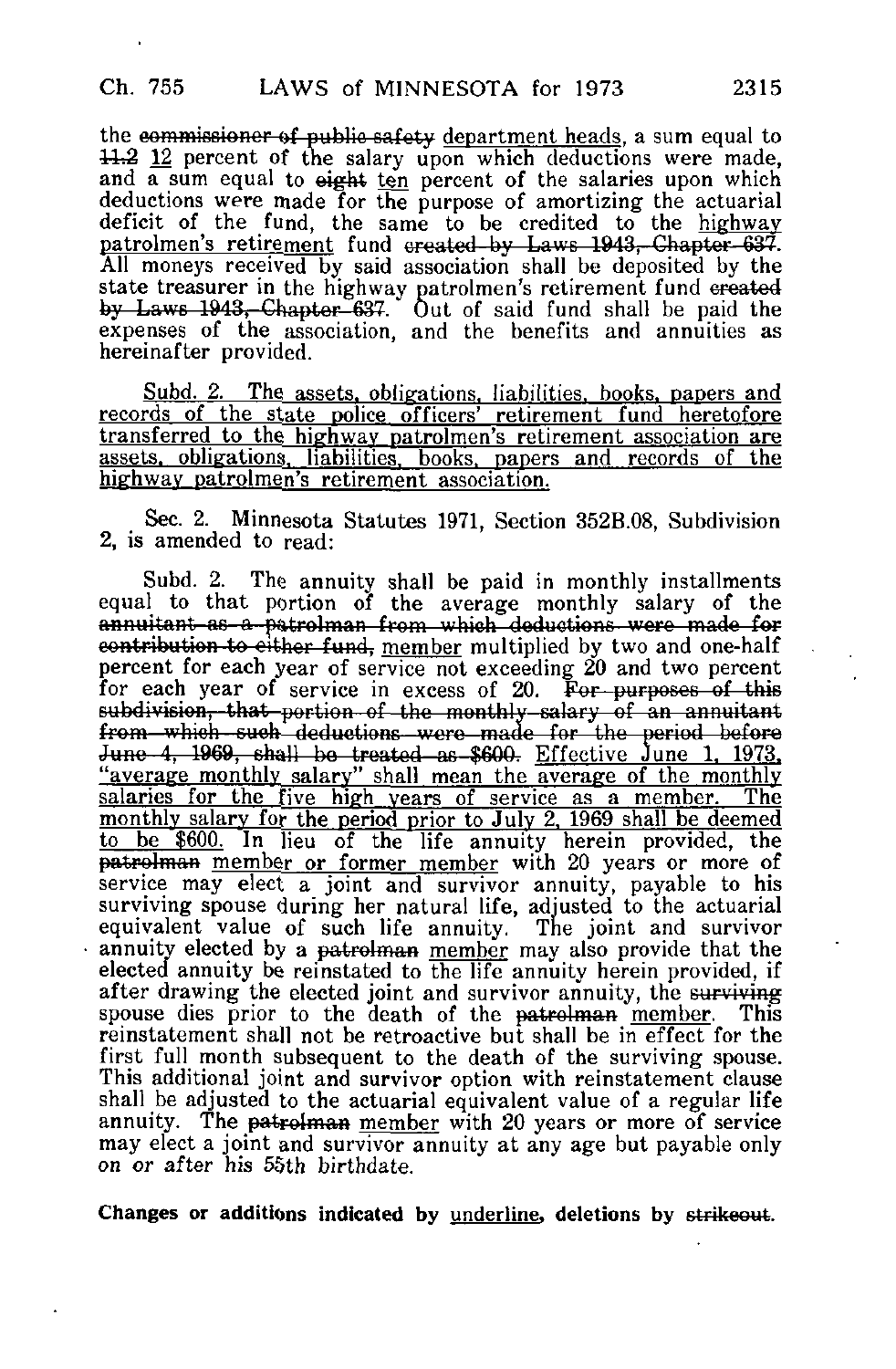Sec. 3. Minnesota Statutes 1971, Section 352B.10, is amended to read:

352B.10 DISABILITY BENEFITS. (1) Any patrolman member less than 55 years of age, who shall become disabled and physically unfit to perform his duties as such subsequent to the effective date of Laws 1943, Chapter 637 as a direct result of an injury, sickness, or other disability incurred in or arising out of any act of duty, which shall render him physically or mentally unable to perform his duties as such highway patrolman, shall receive disability benefits during the period of such disability. The benefits shall be paid in monthly installments equal to that portion of the average monthly salary of the beneficiary as a patrolman from which deductions were made for contribution to the state employees' retirement fund and highway patrolmen's retirement fund, multiplied (a) by 50 percent and, (b) by an additional two percent for each year of service in excess of 20. For purposes of this section, that portion of the monthly salary of an annuitant from which such deductions were made for the period before June 4, 1969, shall be treated as<br>\$600.

(2) If a patrolman, as described in clause  $(1)$ , member is injured under circumstances which entitle him to receive benefits under the Workmen's Compensation Law, he shall receive the same benefits as provided in clause (1), less the amount paid to him in weekly benefits under the Workmen's Compensation Law.

(3) Any patrolman member who after not less than five years of service, before reaching the age of 55, retires terminates his employment because of sickness or injury occurring while not on duty and not engaged in state highway- patrol work entitling him to membership in the association, and the retirement termination is necessary because the patrolman member is unable to perform state highway patrol his duties shall be entitled to receive a life an<del>nuity disability benefit</del>. The <del>annuity</del> benefit shall be in the same amount and paid in the same manner as if the annuitant were 55 years of age at the date of his disability and the annuity were paid pursuant to section 352B.08. Should disability under this clause occur after five but in less than ten years service, the disability benefit shall be the same as though the patrolman member had at least ten years service.

(4) No patrolman member shall receive any disability benefit payment when there remains to his credit unused annual leave or sick leave or under any other circumstances, when during the period of disability there has been no impairment of his salary and should such patrolman member or former member resume a gainful occupation and his earnings are less than his salary at the date of disability or the salary currently paid for similar positions, the association shall continue the disability benefit in an amount which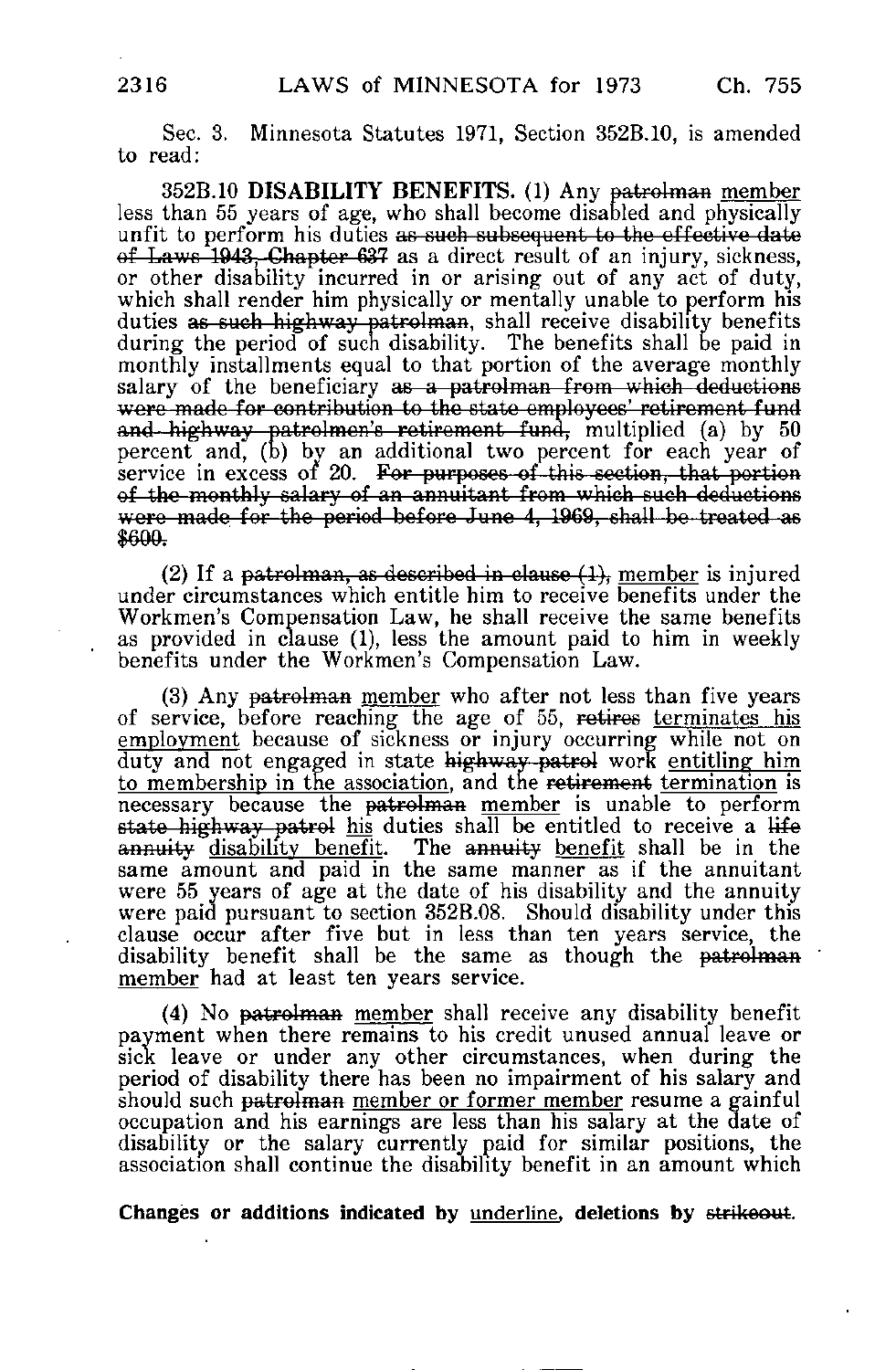when added to such earnings does not exceed his salary at the date of disability or the salary currently paid for similar positions, whichever is higher, provided the disability benefit in such case does not exceed the disability benefit originally allowed.

(5) No disability benefit payment shall be made except upon adequate proof furnished to the association of the existence of such disability, and during the time when any such benefits are being paid, the association shall have the right, at reasonable times, to require the disabled patrolman former member to submit proof of the continuance of the disability claimed.

Sec. 4. Minnesota Statutes 1971, Section 352B.11, Subdivision 2, is amended to read:

Subd. 2. DEATH; PAYMENT TO SPOUSE AND CHIL-DREN. In the event any patrolman who is a member of the association, and serving actively as a patrolman member, shall die from any cause, the association shall grant annuities or benefit payments from the retirement fund to any widow who was his legally married wife, residing with him at the time of his death and who was married to him, for a period of at least one year, while or prior to the time he was an active member of the association, his surviving spouse and to a dependent child or dependent children. under the age of 18-years who were living while the deceased patrolman was an active—member of the association, The widow surviving spouse and dependent child or dependent children shall be entitled to annuity as follows:

(a) To the widow surviving spouse, for her natural life, a monthly annuity equal to 20 percent of that portion of the average monthly salary of the docodent as a patrolman member from which deductions were made for contribution to the state employees' retirement fund and highway patrolmen's retirement fund. For purposes of this clause, the monthly salary of a decedent from purposes of this clause, the monthly salary of a decedent from<br>which such deductions were made for the period before June 4, 1969, shall be treated as \$600 retirement. If the widow surviving which such deductions were made for the period before June 4, spouse remarries, the annuity shall cease as of the date of the remarriage. The widow surviving spouse of a patrolman former member who, after attaining 55 years of age, elected to receive a joint and survivor annuity, shall, notwithstanding her remarriage, receive such joint and survivor annuity, for her natural life, in lieu of the widow's annuity prescribed by this subdivision. In the event such patrolman former member did not elect to receive a joint and survivor annuity his widow surviving spouse shall receive the widow's annuity provided herein.

(b) Notwithstanding the provisions of clause (a), the surviving spouse of any member who had served for 20 years or more and who was not 55 years of age at his death, shall receive the benefit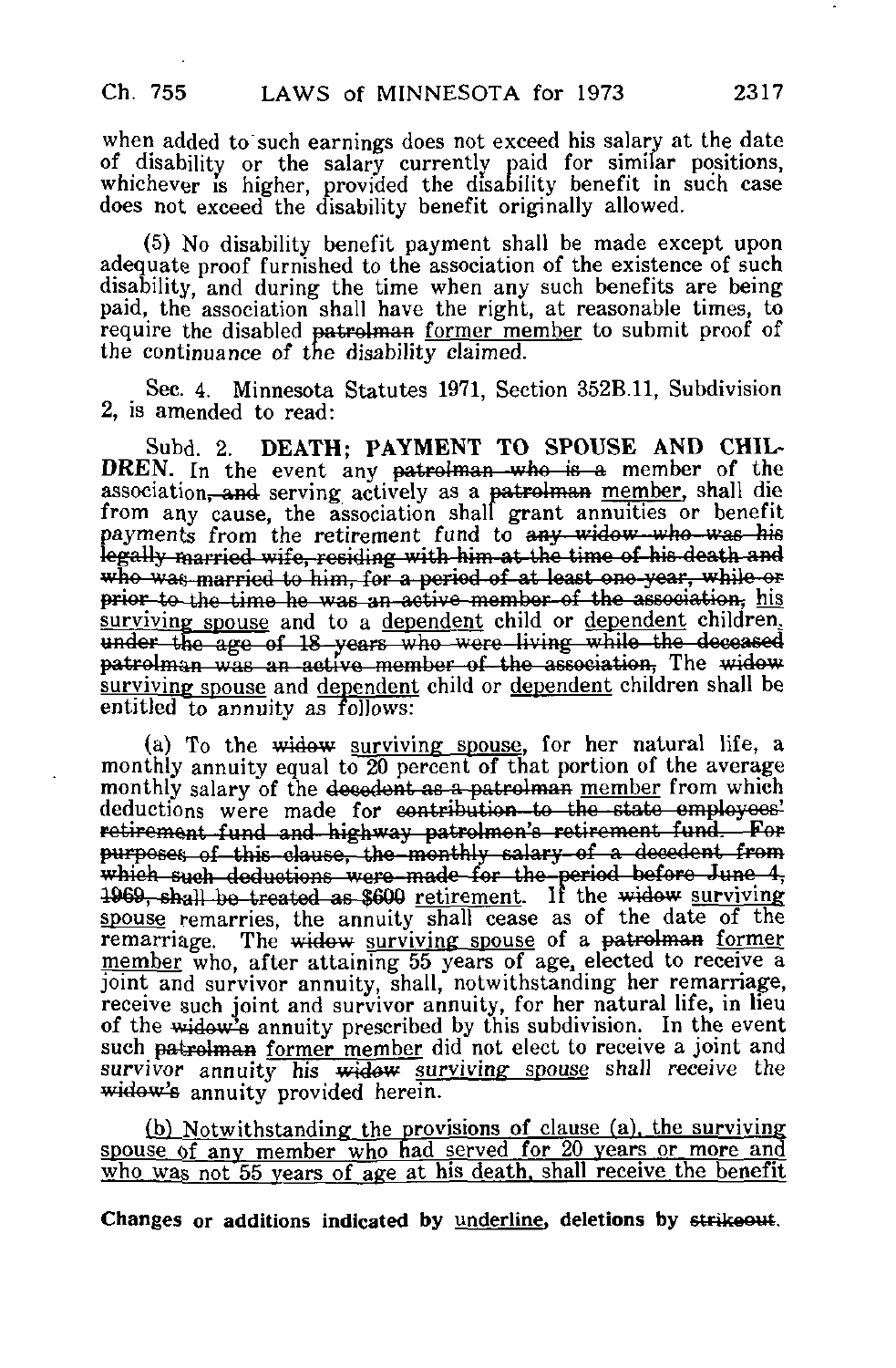equal to 20 percent of the average monthly salary as described in  $clause$  (a) until the deceased member would have reached his  $55th$ birthday, and beginning the first of the month following that date. she shall be entitled to receive the joint and survivor annuity designated as option 1 under the administrative procedure of the association dated November 1, 1965. If the surviving spouse remarries prior to the deceased member's 55th birthdate, all benefits or annuities shall cease as of the date of remarriage. The provisions of this clause shall be retroactive to July 1, 1969, but no payments shall be made until July 1. 1973.

 $(b)$  (c) To each unmarried dependent child, until the-child reaches the age-of-18 years, a monthly annuity equal to eight ten percent of that portion of the average monthly salary of the decedent as a patrolman former member from which deductions were made for contribution to the state employees'-retirement-fund and highway- patrolmen's-retirement' fund? — For— purposes of this clause, the-monthly -salary of-a-decedent from -which such deduc tione werc-made-for the period before June 4, 1969, shall be treated as \$600 retirement. A dependent child over the age of 18 years and under the age of  $\overline{22}$  years also may receive the monthly benefit provided herein, if said child is continuously attending an accredited school as a full-time student during the normal school year as determined by the board of the fund. If said child does not continuously attend school but separates himself during any portion of a school year, the annuity shall cease at the end of the month of separation. In addition, the association shall make a payment of \$20 per month to be prorated equally to such children when the patrolman former member is survived by one or more dependent children. Payments for the benefit of any qualified dependent child <del>under the age of 18 years</del> shall be made to the <del>widow</del> surviving spouse, or if there be none, to the legal guardian of such child. The maximum monthly benefit shall not exceed \$200 \$400 for any number of children. The provisions of this clause are effective retroactively to March 1. 1967. provided that the increase in the maximum monthly benefit shall not take effect until July 1. 1973; and provided further that the increase in the maximum monthly benefit from \$200 to \$400 shall not be effective retroactively;.

(c) In the ovont that a patrolman died after July 1, 1913, and prior to the-effective date-of-Laws-1957, Chapter 869, who, at the time of his death was an active member of the association and who was survived by hie widow, such widow shall receive during—the time she remains unmarried an amount in the sum of 23 percent of the salary of the highest paid patrol officer as defined by law, per month for her natural life, to be paid monthly by the association eommencing upon the effective date of Laws 1957, Chapter 869,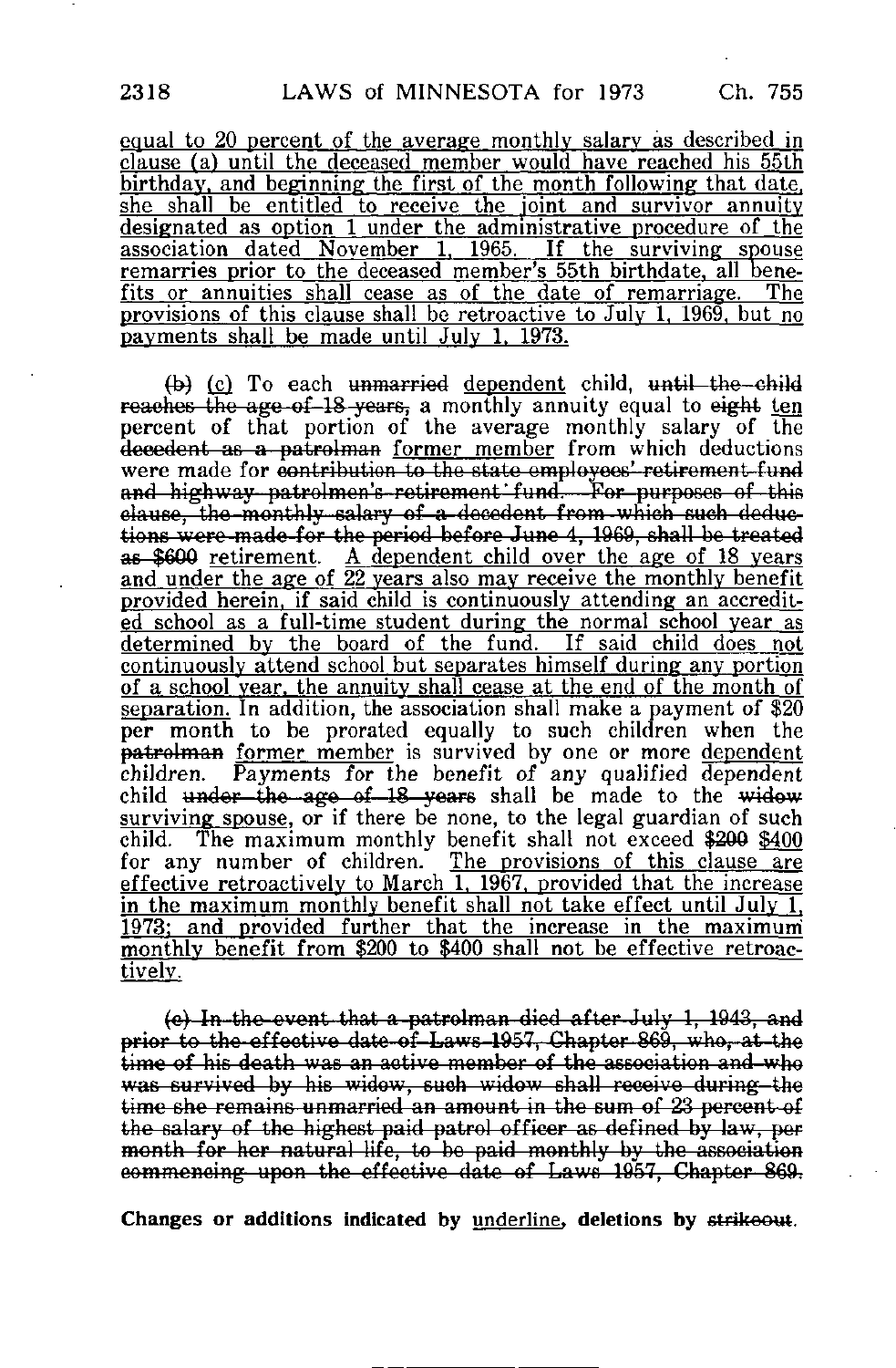(d) If the patrolman member shall die under circumstances which entitle his widow surviving spouse and dependent children to receive benefits under the Workmen's Compensation Law, the amounts so received by them shall not be deducted from the benefits payable under this section. The provisions of this clause are effective retroactively to June 30, 1964.

(e) In the event any <del>patrolman</del> <u>former member</u> who had separated from service prior to having completed 20 years of service except patrolmen former members permanently disabled in performance of duty and was not employed as a patrolman by the state in a capacity entitling him to accumulate allowable service credit at the time of his death, his widow and children or heirs shall be entitled to receive any funds he may have left on deposit in the highway patrolmen's retirement fund, but shall receive no further. benefits under Laws 1957. Chapter 869 this chapter.

Sec. 5. Minnesota Statutes 1971, Chapter 352B, is amended by adding a section to read:

[352B.261] RETIREMENT BENEFIT INCREASE. The bene-<u>fits payable from the Minnesota adjustable fixed benefit fund</u> authorized and in effect on May 31. 1973 shall be increased in the same ratio that the actuarially computed reserve for such benefits determined by using an interest assumption of three and one-half percent bears to the actuarially computed reserve for such benefits determined by using an interest assumption of five percent. The reserves upon which such increase shall be based shall he the actuarially determined reserve for benefits in effect on June 30. 1972. in accordance with the mortality assumptions then in effect and at interest assumptions of three and one-half percent and five percent. Such ratio of increase computed to the last full one  $1/100$ of one percent shall be applied to benefits in effect on May 31. 1973 and shall begin to accrue July 1. 1973. Notwithstanding section 356.18. increases in benefit payments pursuant to this section will be made automatically unless the intended recipient files written notice with the highway patrolmen's retirement association requesting that the increase shall not be made.

Sec. 6. Minnesota Statutes 1971, Chapter 352B, is amended by adding a section to read:

[352B.28] WIDOWS BENEFITS. Subdivision 1. Upon the death of any highway patrolman who retired or separated from state service prior to July 1. 1965. his widow, if she was legally married to him during his service as a patrolman and residing with him at the time of death, shall receive for life an annuity of \$125 per month.